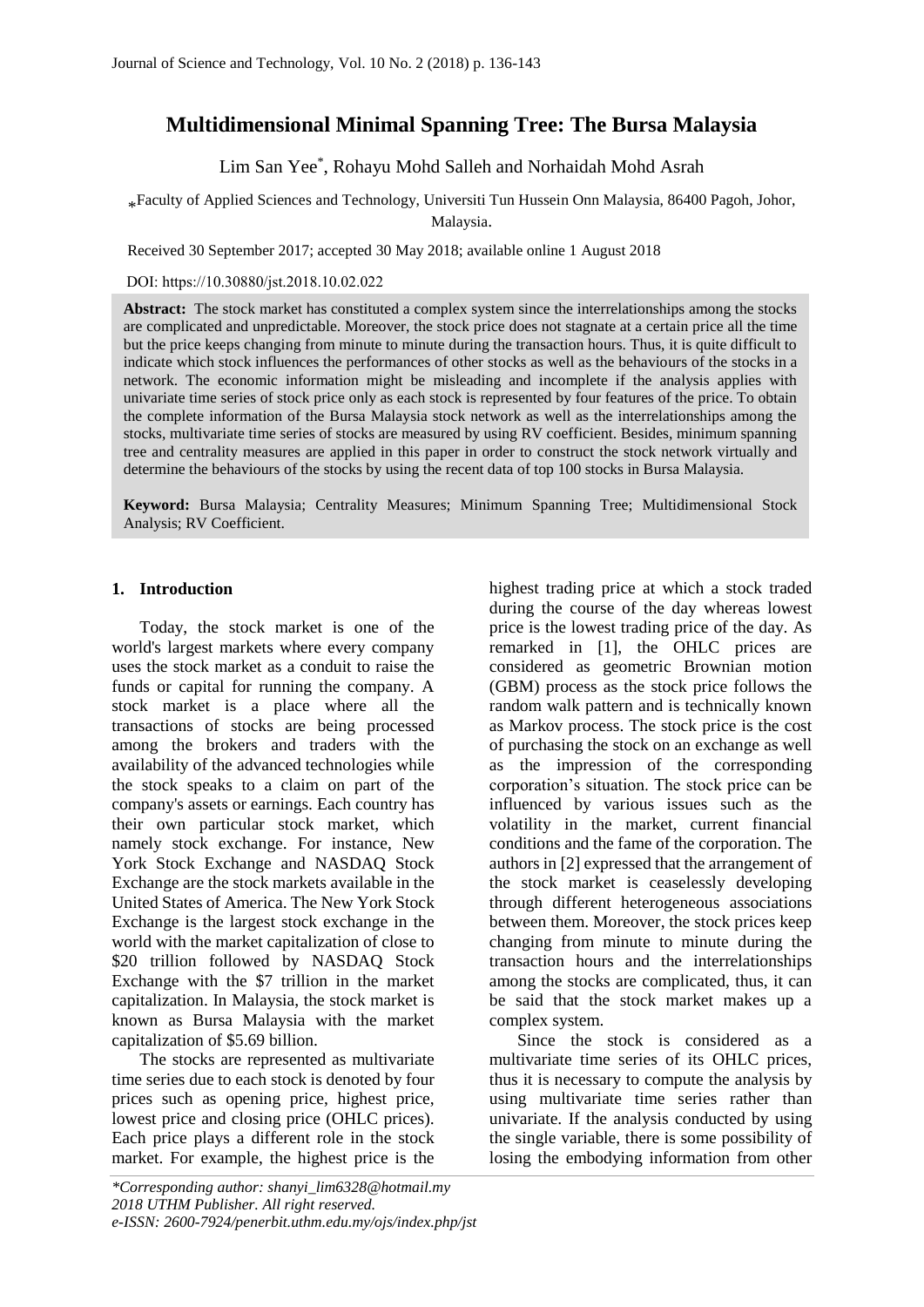variables [3] due to the information extracts from single variable is incomplete and unreliable. Besides, the authors in [4] asserted that more information will be provided by using four prices than using only closing price in the analysis. By using multivariate approach, the phenomenon of social embeddedness can be detected but fail to detect by univariate approach [5]. Therefore, in this case, RV (Random Vector) coefficient as introduced by [6,7] is applied since RV coefficient is a theoretical tool to analyze multivariate techniques [8]. RV coefficient is a multivariate generalization of PCC (Pearson Correlation Coefficient) and used to measure the linear relationship of two stocks where each stock is represented by OHLC prices [7]. There are some researchers applied the RV coefficient in the stock market analysis as can be seen in [1,2,9].

In order to obtain the embodying economic information from the stock market analysis, many researchers have risen up to investigate in this area. There are various approaches being used in filtering the information from the stock network structure such as minimum spanning tree (MST) [1-2,10-11], planar maximally filtered graph [12-13], average linkage-based MSTs [14] and Directed Bubble Hierarchical Tree [15]. MST is the simplest and well-known method for filtering the information that contained in the stock network structure among these approaches. MST is a tree where the sum of the weights of its edges is minimum. MST not only able to filter the information from a complex system but it also able to explain the physical correlation between the topological structure and economic classification of the stocks [9]. Moreover, MST has been widely used in various fields of studies such as in finance [16,17]; manufacturing industry [18]; transportation [19], sociology [20] and politics [21]. There are three common algorithms that can be applied in obtaining the MST such as Kruskal algorithm [22], Prim's algorithm [23] and forest of all possible MSTs [9]. To interpret the important information contained in the MST, centrality measures such as degree, betweenness, closeness, eigenvector and overall centrality are applied.

In this paper, top 100 companies listed on Bursa Malaysia with the period of investigation from January 4, 2016, until August 15, 2017, choose to obtain the complete economic information about the Bursa Malaysia as well as

the interrelationships among the stocks. Besides, MST and centrality measures are used to construct the stock network virtually and determine the behaviours of the stocks in the network. The rest of the paper is arranged as follows. The next section briefly discusses the methodology of the analysis and section 3 presents the results and discussions. Later on, the conclusions of the study are summarized and highlighted at the end of the paper.

# **2. Methodology**

Assume *N* stocks are to be examined in a given portfolio. Let  $p_i(t,1)$ ,  $p_i(t,2)$ ,  $p_i(t,3)$ and  $p_i(t, 4)$  are the opening, highest, lowest and closing prices for stock  $i$  where  $i = 1, 2, \ldots$ , *N*, respectively. Daily data is applied in order to quantify synchronization between the stocks. The correlation function between a pair of stocks is defined as

 $r_i(t, m) = \ln p_i(t + 1, m) - \ln p_i(t, m)$  (1)

where the daily logarithmic of the *m*-th price returns of stock *i* at time *t* where  $m = 1, 2, 3, 4$ which represent the O, H, L and C prices.

Since each stock is denoted by its four prices, RV coefficient is applied in order to measure the similarity of stock *i* and *j*. Let  $s_{ij}(m,l) = \langle r_i(m)r_j(l) \rangle - \langle r_i(m) \rangle \langle r_j(l) \rangle$ where  $\langle r_i(m) \rangle$  is the average of  $r_i(t,m)$  for all t. The  $s_{ij}(m, l)$  is the covariance between the *m*-th log price return of stock *i* and *l*-th log price return of stock *j* with  $m, l = 1, 2, 3, 4$ . Nevertheless,  $s_{ii}(m, m)$  is the variance of the *m*-th log price return of stock *i*. Covariance matrix which including all the OHLC prices of stock *i* can be represented by the matrix  $S_{ii}$  of size (4 x 4) where  $S_{ii}$  consists of  $s_{ii}(m, l)$  as its element at the *m*-th row and *l*-th column. However,  $S_{ij}$  is the covariance matrix of stocks *i* and *j* with the size (4 x 4) that contains  $s_{ij}(m, l)$  as its element at the *m*-th row and *l*-th column. RV coefficient which introduced by [6,7] can be used to measure the "correlation" of stocks *i* and *j* by applying the formula as follow,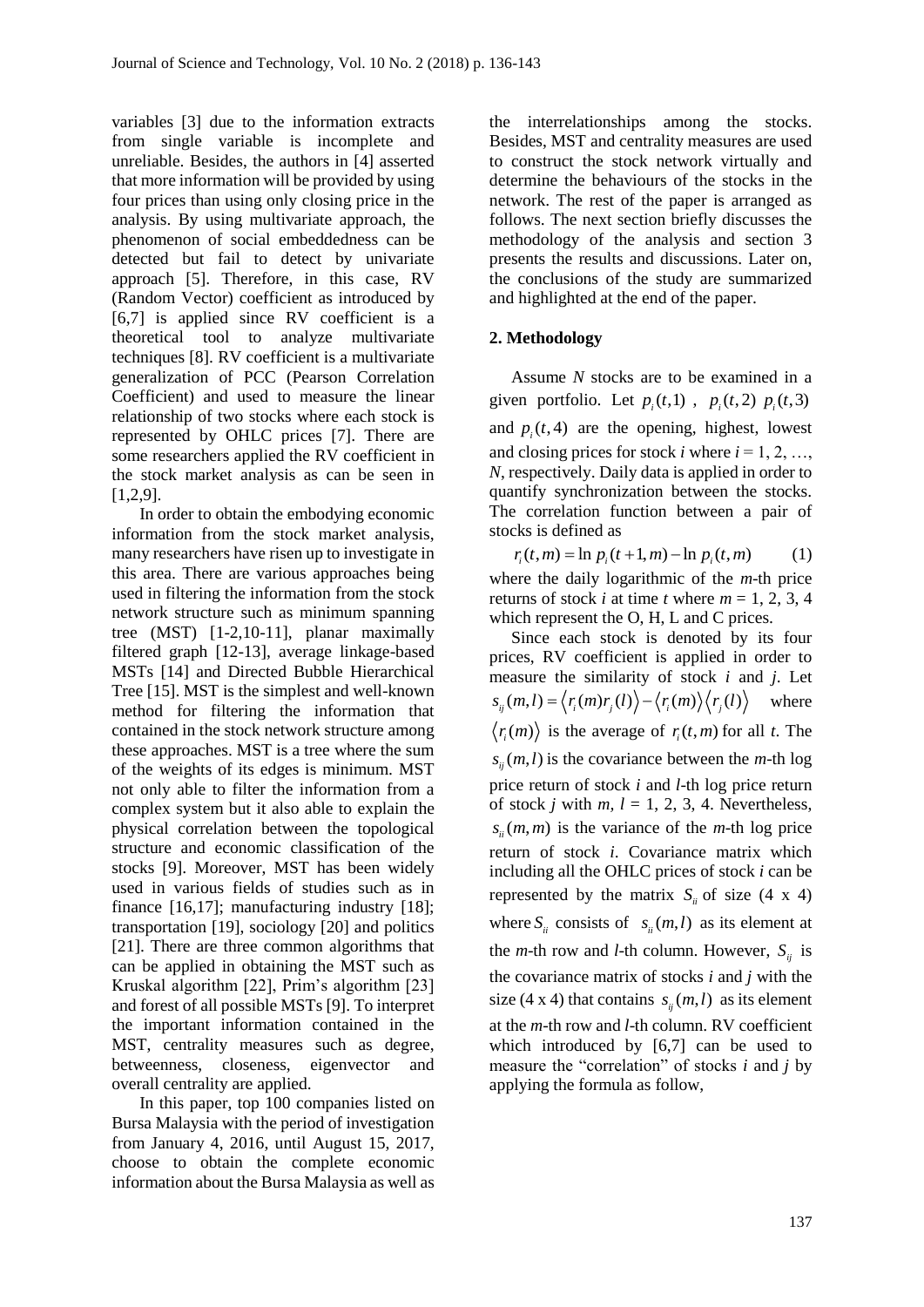$$
RV_{ij} = \frac{Tr(S_{ij}S_{ji})}{\sqrt{Tr(S_{ii})^2 Tr(S_{jj})^2}}
$$
 (2)

where  $Tr(*)$  is the trace operator (sum of all diagonal elements) on a square matrix \*.

This coefficient has fulfilled the following properties;

- (i) It is symmetric, *i.e.*  $S_{ji} = S_{ij}^T$  for all *i* and *j*.
- (ii) The range of the RV value lies between 0 and 1. It equals 0 if and only if each price of stock *i* and all prices of stock *j* are uncorrelated. It is equal to 1 if and only if the eigensystem of  $S_{ii}$  is equal to the eigensystem of  $S_{ij}$  except for all zero eigenvalues.
- (iii) If stock *i* and *j* are characterized by their closing price only, then  $RV_{ij} = c_{ij}^2$ , where  $c_{ij}^2$  is the square of PCC between those two stocks.
- (iv) If stock *i* is characterized by its closing price only and stock *j* is represented by OHLC prices, then

$$
RV_{ij} = \frac{1}{2} R_{ij}^2
$$
 where  $R_{ij}^2$  is the R-

squared when the closing price of stock *i* with respect to all OHLC prices of stock *j* is regressed.

Based on these properties, it shows that RV coefficient is a multivariate generalization of PCC.

According to the properties of RV (i) to (iv), similarities among *N* stocks are being quantified and numerically summarized in a vector correlation matrix *V* of size (*N* x *N*) with  $RV_{ij}$  as the element of *i*-th row and *j*-th column.

In order to examine the network, [24] recommended to transform the vector correlation matrix into a distance matrix by using the function of

$$
\delta_{ij} = \sqrt{2(1 - RV_{ij})} \tag{3}
$$

where the function that satisfies all the axioms of distance as remarked in [2]. The distance matrix  $D = (\delta_{ij})$  of size (*N* x *N*) denotes the distance network of stocks in the multivariate

setting and the information contains in *D* can be filtered by MST to comprehend and envision the topological structure of the stocks in the market.

#### **2.1 Minimum spanning tree**

MST is a concept in graph theory and it turns into the crucial tool in stock network analysis to filter the most imperative information [11]. MST lessens the information space from  $N(N-1)/2$  to  $(N-1)$  linkages which namely tree "edges" while holding the important features of the system [25]. Thus, MST is a tree where the sum of the weights of its edges is no larger than the weight of any other tree. There are three common algorithms can be used in constructing the connected weighted graph of stocks such as Kruskal's algorithm, Prim's algorithm and forest of all possible MSTs. In this paper, the forest of all possible MSTs is applied.

Forest of all possible MSTs is considered as one of the outstanding algorithms in filtering the most imperative information which contained in the stock networks as remarked in [9]. If one works in view of MST, there may exist different possible network topologies but if one works with the Forest, there just exists a single network topology. If and only if the sum of all elements of the adjacency matrix,  $\Delta$ equal to  $2(n-1)$ , then the MST is considered as unique. There are few steps to construct the forest of all possible MSTs;

Step 1: Let  $k = 2$ ,

Step 2: Compute  $D^{*k}$ , where  $D^*D^{*(k-1)}$  is a matrix multiplication in the usual sense but multiplication and summation of two real numbers a and b are defined as  $max{a,b}$ and min{a,b} respectively.

Step 3: If 
$$
D^{*k} = D^{*(k-1)}
$$
, then SDU of D is

 $D^*$  and proceed to Step 4. Otherwise, let  $k = k + 1$  and then return to Step 2.

## Step 4: Compute  $\Delta$  which defined as following:

$$
\delta(i, j) = \begin{cases} 1; & d(i, j) - d^+(i, j) = 0 \text{ and } i \neq j \\ 0; & d(i, j) - d^+(i, j) \neq 0 \text{ or } i = j \end{cases}
$$

(4)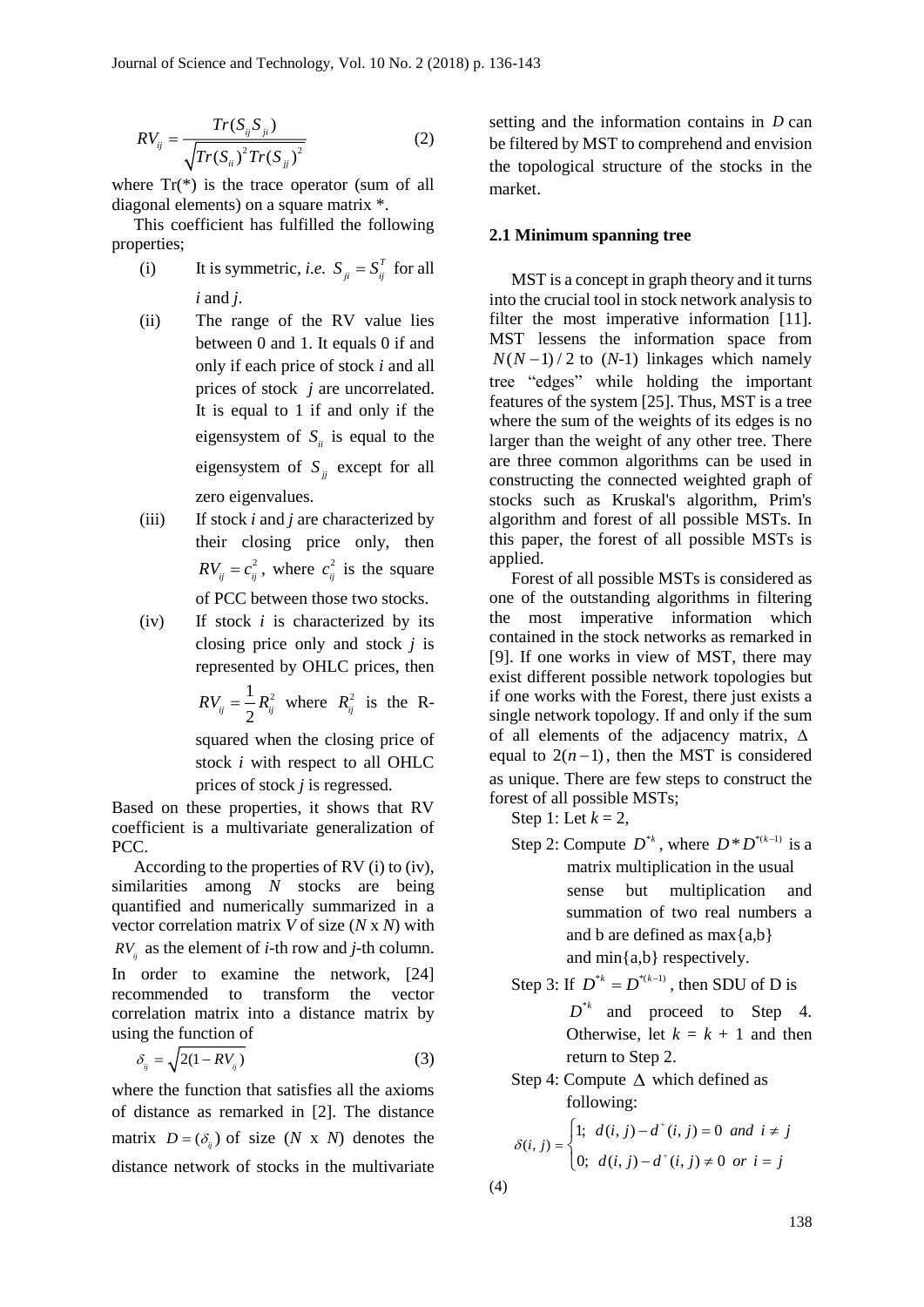Further details about the forest of all possible MSTs can be referred in [9]. Once the MST produces by the forest of all possible MSTs is not unique and robust, then it is necessary to construct the MST by using either Prim's algorithm or Kruskal's algorithm for comparing the results purpose.

# **2.2 Data**

This paper attempts to analyze top 100 companies traded in Bursa Malaysia. However, due to the availability of data in the time period of investigation, there are only 89 stocks to be analyzed. The daily data of the OHLC prices of 89 stocks traded on Bursa Malaysia main market from January 1, 2016, until August 15, 2017 are collected.

#### **2.3 Centrality measures**

As mentioned in [2], centrality measure is known as a basic concept in the network analysis where it gives pertinent information with respect to the importance of stocks. There are four standard approaches of centrality measures to be used in the paper which are,

(i) Degree centrality

Degree centrality indicates the quantity of associations a stock has in the network. Degree centrality of stock *i* is

$$
d = \sum_{j=1}^{n} \alpha_{ij}
$$
 where  $\alpha_{ij} = 1$  if *i*-th and *j*-th

stocks are linked and 0 otherwise.

(ii) Betweenness centrality

Betweenness centrality indicates the capability of a stock to affect the other

stocks which define as  $b_k = \sum_{i}$ *ijk k*  $\omega_{i,j}$   $g_{ij}$  $b = \sum \frac{g}{g}$ *g*  $=\sum$ 

where  $g_{ij}$  is the shortest path from stock *i* to stock *j* and  $g_{ijk}$  is the shortest path from *i* to *j* that passes through *k*.

## (iii) Closeness centrality

Closeness centrality measures how close a stock is to all other stocks in terms of correlations. Closeness centrality of stock *i*,  $c_i = \sum_j d_{ij}$  where  $d_{ij}$  is the number of links in the path from stock *i* to stock *j* for all  $j \neq i$ .

#### (iv) Eigenvector centrality

Eigenvector centrality figures out which stock is the most vital stock in a network. Eigenvector centrality is also known as a variant of simple degree which is defined as  $e_i = \lambda^{-1}$  $e_i = \lambda^{-1} \sum_j a_{ij} e_j$ where  $\lambda$  is a constant eigenvalue and  $e_i$  is the centrality of stock *i*.

The use of these four standard approaches of centrality measures can be seen in many papers [26-29].

These four centrality measures interpret the results differently due to each centrality measure plays the diverse functions in explaining the topological structure of the stocks. Therefore, so as to indicate the overall role of each stock, it is important to define an overall centrality. Overall centrality is defined by the Principal Component Analysis (PCA) of the data matrix of size  $N \times p$  where the  $p$ represents the score of degree, betweenness, closeness and eigenvector centralities, respectively. The score of stock *i* in terms of overall centrality measure is defined by

$$
O_i = e_1 C_D(i) + e_2 C_B(i) + e_3 C_C(i) + e_4 C_E(i) \tag{5}
$$

where  $e = (e_1, e_2, e_3, e_4)$ <sup>t</sup> is the eigenvector of covariance matrix S from the matrix of size *N* x *p* and these eigenvectors are associated with the largest eigenvalue [27,29].

#### **3. Results and Discussions**

Fig. 1 displays the network of 89 stocks which resulted from the forest of all possible MSTs. The stocks are coloured according to the economic sectors which are trading and services (*red*), finance (*blue*), consumer products (*yellow*), plantation (*pine green*), real estate investment trusts (*violet-red*), infrastructure project company (*process blue*), industrial products (*apricot*), properties (*red-*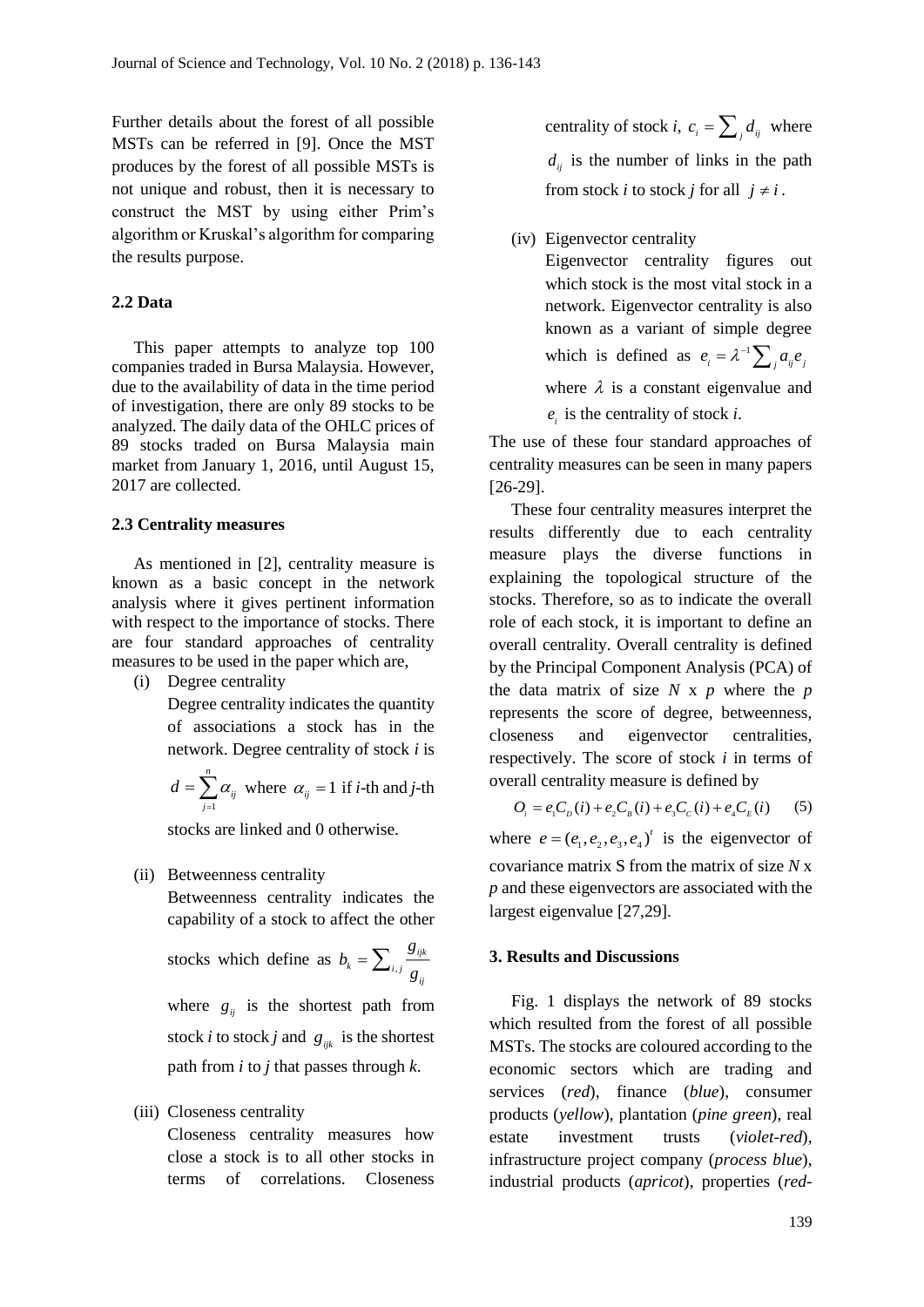*violet*), construction (*gray*) and technology (*light purple*). Each stock is labeled by its ticker symbol such as Scientex Berhad as SCIENTX. The sum of all elements of the adjacency matrix,  $\Delta$  is 176 which is equal to 2(89-1) = 176. Therefore, it can be said that the MST obtained from the forest of all possible MSTs is unique and robust. There is unnecessary to plot another MST by using either Prim's algorithm or Kruskal's algorithm due to there is one and only one MST exists in the analysis.



**Fig. 1** Forest of Bursa Malaysia analysis

According to Fig. 1, it can be seen that the stocks are grouped into five clusters where each cluster is dominated by SENERGY, SIME, ARMADA, CIMB, and UEMS respectively. These stocks have the highest number of connections to the other stocks in the network. Among these five stocks, SENERGY has the highest number of links with the other stocks followed by SIME. Surprisingly, 3 out of 5 stocks are categorized under the trading and services sector, UEMS is under the properties sector and CIMB is under the finance sector. Each stock not just connects to its own particular sector of stocks yet links with other sectors of stocks. For example, other than the trading and service sector of stocks, SENERGY still connects to the stocks under industrial products, consumer products, finance and real estate investment trusts sectors. This indicates that there exists the interrelationship between sector and sector in the stock market and this might due to these stocks share the same economic information as each other in the network. There are 3 stocks only connect with SENERGY such as PMETAL, UMW, and DIALOG. This demonstrates that these stocks

prices will only affect by the SENERGY price. The rest of the stocks are then branching out into two or more branches in the network.

PMETAL is the farthest stock while SIME is the closest stock to the SENERGY among the stocks that connect with it. This means that SENERGY and SIME truly have the closest relationship with each other in the market. Besides, the stocks which under the same parent company are also linked together in the network such as HLFG-HLBANK and YTL-YTLPOWER.

For SIME stock, SENERGY is also the closest stock to it whereas BIMB is the farthest stock from it. BIMB and MMCCORP are the only two stocks that link with SIME only. Other stocks branch out into few branches in the network. The telecommunication services such as ASTRO, AXIATA, MAXIS, and DIGI are connected and formed into a single line since these stocks provide the same area of services to the community. Hence, it is sure that these stocks connect to each other as these stocks share the same information and resources as one other.

ARMADA is the top 3 highest number of connections of stock in the network. From the Fig. 1, it can be seen that ARMADA only connects to the trading and services sector of stocks and one of the branches which is BSTEAD has an association with RHBBANK. Other than ARMADA, CIMB also mostly connects with the financial sector of stocks except for SIME and TIMECOM. For the UEMS, it has 5 stocks connect with it and each stock has branched out to the few branches in the network. In this analysis, UEMS not only has an association with the same sector of stock but also has relationships with other sectors such as technology, trading and services as well as industrial products sectors.

Furthermore, 2 out of 4 construction stocks which are IJM and GAMUDA, are connected to each other in the network where the rest are linked to the other sector of stock. This might due to the same resources the IJM and GAMUDA share among each other. In addition, it can be noticed that all stocks under the consumer products, industrial products, plantation, and infrastructure project company sectors are distributed randomly among the network. No any stock under these sectors has connected to its own sector of stocks in the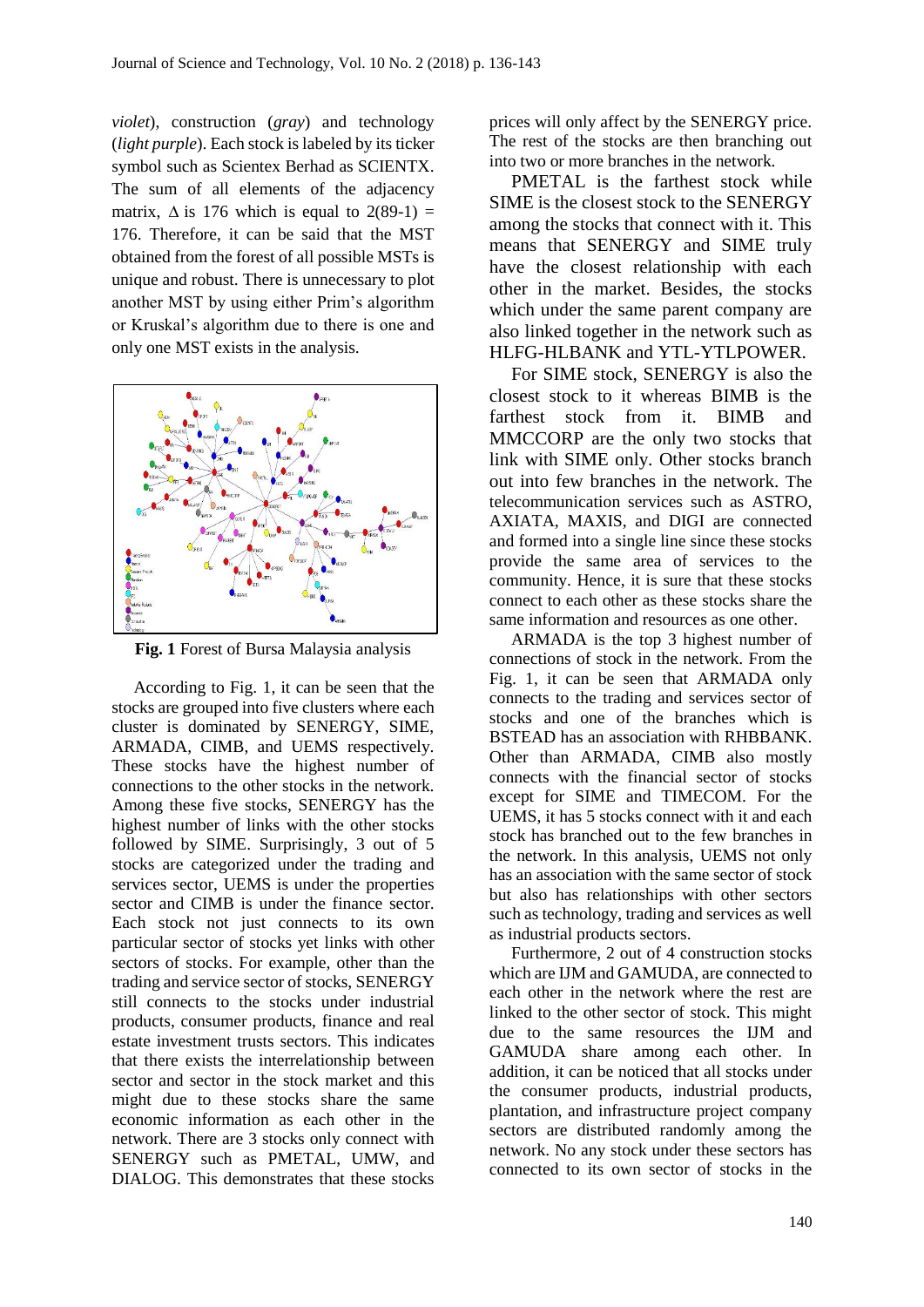network. In this MST, there are some stocks only connect to a single stock. This indicates that the particular stock only has an association with the connected stock. As an example, NESTLE only connects with BIPORT in the network. Any changes on the BIPORT price will affect the NESTLE price directly.

Further explanations on the structural topological position of the stocks in the network can be referred to the centrality measures. Degree centrality determines the quantities of associations a stock has with the other stocks. In this study, SENERGY has the highest score in terms of degree centrality with 9 edges (0.0511) followed by SIME with 8 edges (0.0455) and ARMADA with 6 edges (0.0341). Stocks with most astounding scores in degree centrality could comprise of a huge amount of investments and considered as the best organizations in the market contrasted with the stocks with low scores. This is because of the most elevated scoring stocks have numerous associations with other stock and the higher quantity of connections of a stock, the more noteworthy the impact of that specific stock to other stocks. Thus, it can be said that SENERGY is the most important stock in Bursa Malaysia in terms of degree centrality.

Betweenness centrality is the sum of all possible shortest distance between any stocks that passing through a stock. Moreover, it is used to assess the control of a stock on the information flow in the network as stated in [30]. SENERGY is the highest scoring stock (0.6223) followed by SIME (0.4521) and UEMS (0.3528). This finding indicates that these three stocks especially SENERGY, give great impact on many stocks when the other stocks receive the information that passing through them. However, the stocks with lowest scores have less impact on other stocks in the network. Therefore, based on this measure, SENERGY plays an important role in Bursa Malaysia as a liaison that able to control the information among the stocks.

The key player in terms of closeness centrality is represented by SENERGY again with the score of 0.2909. It is then followed by the second highest with SIME (0.2664) and the third goes to UEMS (0.2528). From these findings, it can be said that SENERGY is the closest stock to other stocks and it consists of the excellent positions in the network that able to reach the other stocks rapidly in order to get the resources. The higher the closeness

centrality score, the quicker the information can be spread to the other stocks.

Eigenvector centrality measure is used to determine the strength and the significance of a stock with its associations in the network. The stock with the highest score of eigenvector centrality indicates that the stock consists of the relationships with other significant and important stocks in the network. SENERGY has the highest score (0.5243) followed by SIME (0.4444) and UEMS (0.2381). As a result, it can be noticed that SENERGY connects to the high-scoring stocks has contributed many scores to the stock network compared to the stocks which link to the lowscoring stocks.

In a nutshell, SENERGY and SIME have appeared four times in the four standard approaches of centrality measures while UEMS appeared three times. Hence, it can be inferred that these stocks are the vital stocks in Bursa Malaysia.

It is necessary to determine the most important stocks with overall characteristics in the network due to each centrality measure has the different function in interpreting the behaviours of the stock market. Therefore, overall centrality measure is applied in this paper. Overall centrality is an optimal linear combination of the four standard centrality measures where the optimality criterion is regarding the principal component analysis (PCA) on data matrix of size 89 x 4 representing the 89 stocks and their scores in the four centrality measures.

The proportion in the PCA is the proportion of the variability in the data that each principal component explains. The higher the proportion, the more variability that the principal component can tell [31,32]. According to the PCA, the first principal component explains 89.7% of the total variations whereas the second principal component only explains 9% which is far less than the first principal component. The substantial proportion of the first principal component is important and sufficiently adequate to determine the overall centrality measure compared to the second principal component. As a result, SENERGY scores the highest in terms of overall centrality with 0.0014 followed by SIME (0.0012) and UEMS (0.0009). This finding implies that SENERGY is the most important stock in overall characteristics in the market.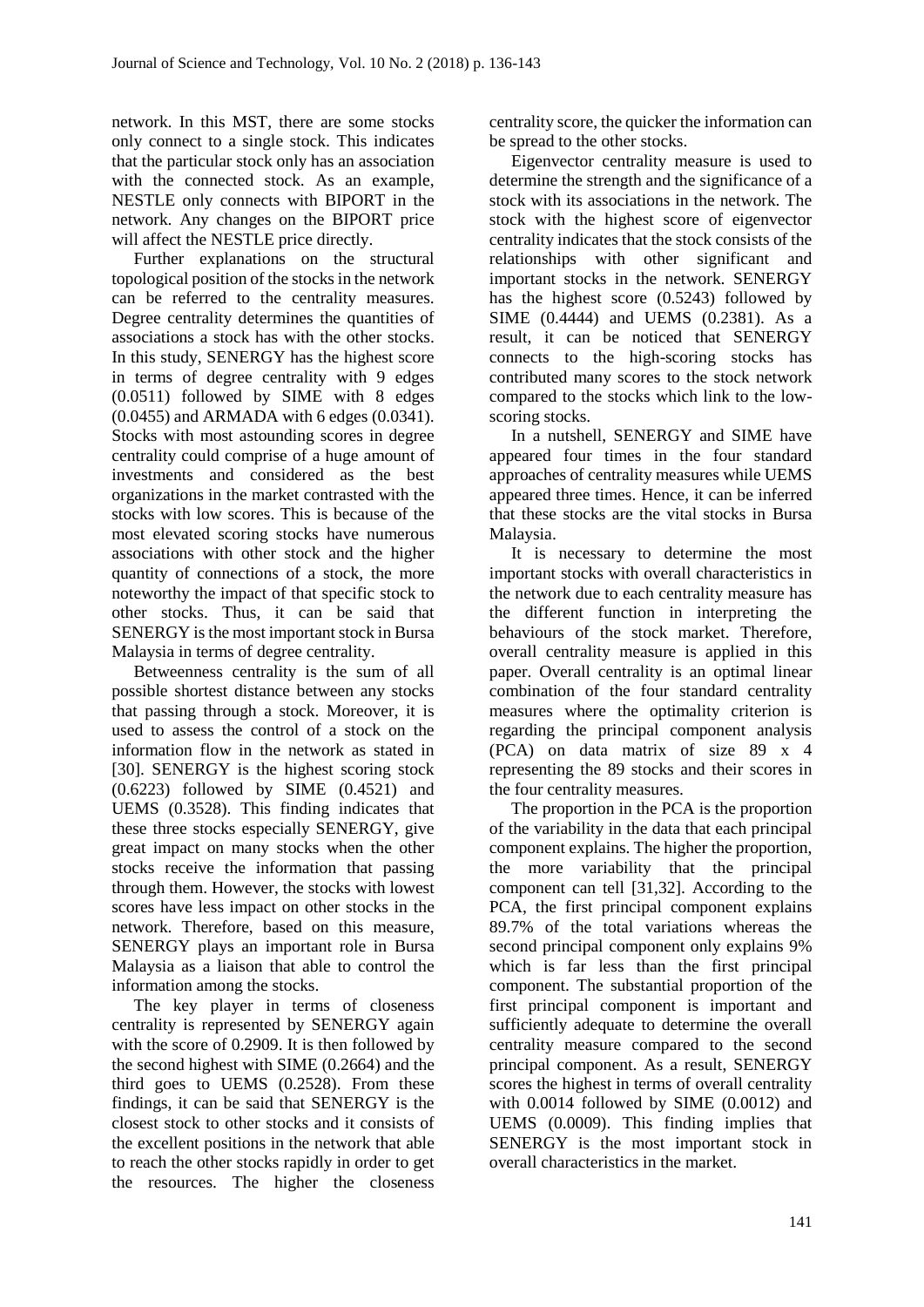## **4. Concluding Remarks**

By applying the multivariate time series in the analysis, the economic information obtained is truly embodying and reliable compared to the analysis done by using univariate time series which can be supported by [1-3,27]. The behavior of every stock can be visualized clearly through the MST constructed by the forest of all possible MSTs. In this paper, it is quite surprising that SENERGY found out to be the most important stock in Bursa Malaysia within the period of investigation. With this finding, it may conclude that the recent stock market is mainly dominated by the trading and services sector as the two most important stocks are categorized under this sector.

As presented in [33], trading and services sector always the largest shares traded on the Main Market in Bursa Malaysia. It might due to the trading and services industry is getting better year by year in Malaysia. It is supported by many trading and services companies rose up recently. On the other hand, SENERGY is considered as the bellwether of the Malaysian Oil & Gas sector. Its sheer size as a service provider and engineering company has taken up a number of great projects in the industry of oil and gas as well as engineering in Malaysia just as stated in [34]. This might the reason why SENERGY mainly dominates the market because of the company able to provide services in the two largest fields such as oil and gas and engineering which has given main focus in Malaysia recently. Therefore, it is recommended that Malaysia should put many efforts on the trading and services sector just to increase the stock value to a higher level in the market. Moreover, this sector might be the steppingstone for Malaysia in achieving the developed economy country by 2020.

## **Acknowledgements**

We would like to thank Universiti Tun Hussein Onn Malaysia for providing the research grant of GPPS with vote number U810.

## **References**

[1] Gan, S.L. & Djauhari, M.A. (2013). "Multidimensional Stock Network Analysis: An Escoufier's RV Coefficient Approach" in *ICMSS*, Vol. 1577. pp. 550- 555.

- [2] Kazemilari, M. & Djauhari, M.A. (2015). "Correlation Network Analysis for Multi-Dimensional Data in Stocks Market" in *Physica A*, Vol. 429. pp. 62-75.
- [3] Brida, J.G. & Risso, W.A. (2009). "Multidimensional Minimal Spanning Tree: The Dow Jones Case" in *Physica A*, Vol. 287. pp. 5205-5210.
- [4] Yamashita, Y. & Yodahisa, H. (2012). "Similarity Measure and Clustering Algorithm for Candlestick Valued Data" in *Joint Meeting of Japanese and Italian Classification Societies* (JCS-CLADAG).
- [5] Halinen, A. & Tornroos, J. (1998). "The Role of Embeddedness in the Evolution of Business Networks" in *Scandinavian Journal of Management*, Vol. 14. No. 3 pp. 187-205.
- [6] Escoufier, Y. (1973). "Le Traitement Des Variables Vectorielles" in *Biometrics*, Vol. 29. No. 4 pp. 751-760.
- [7] Robert, P. & Escoufier, Y. (1976). "A Unifying Tool for Linear Multivariate Statistical Methods: The RV-Coefficient" in *Journal of the Royal Statistical Society Series C*, Vol. 25. No. 3 pp. 257-265.
- [8] Abdi, H. (2007). "RV Coefficient and Congruence Coefficient" in *Encyclopedia of Measurement and Statistics*, pp. 849- 853.
- [9] Djauhari, M.A. (2012). "A Robust Filter in Stock Network Analysis" in *Physica A*, Vol. 391. pp. 5049-5057.
- [10] Djauhari, M.A. & Gan, S.L. (2015). "Optimality Problem of Network Topology in Stocks Market Analysis" in *Physica A*, Vol. 419 pp. 62-75.
- [11] Sharif, S. & Djauhari, M.A. (2016). *Minimal Spanning Tree and Centrality Measures. Scientific Investigation on Univariate Quantitative Methods*, First Edition, UUM Press, Sintok, Kedah, Malaysia.
- [12] Tumminello, M., Aste, T., Di Matteo, T. & Mantegna, R.N. (2005). "A Tool for Filtering Information in Complex Systems" in *Applied Physical Sciences*, Vol. 102 pp. 10421-10426.
- [13] Aste, T., Di Matteo, T. & Hyde, S.T. (2005). "Complex Networks on Hyperbolic Surfaces" in *Physica A*, Vol. 346 pp. 20-26.
- [14] Tumminello, M., Coronnello, C., Lillo, F., Micciche, S. & Mantegna, R.N. (2007). "Spanning Trees and Bootstrap Reliability